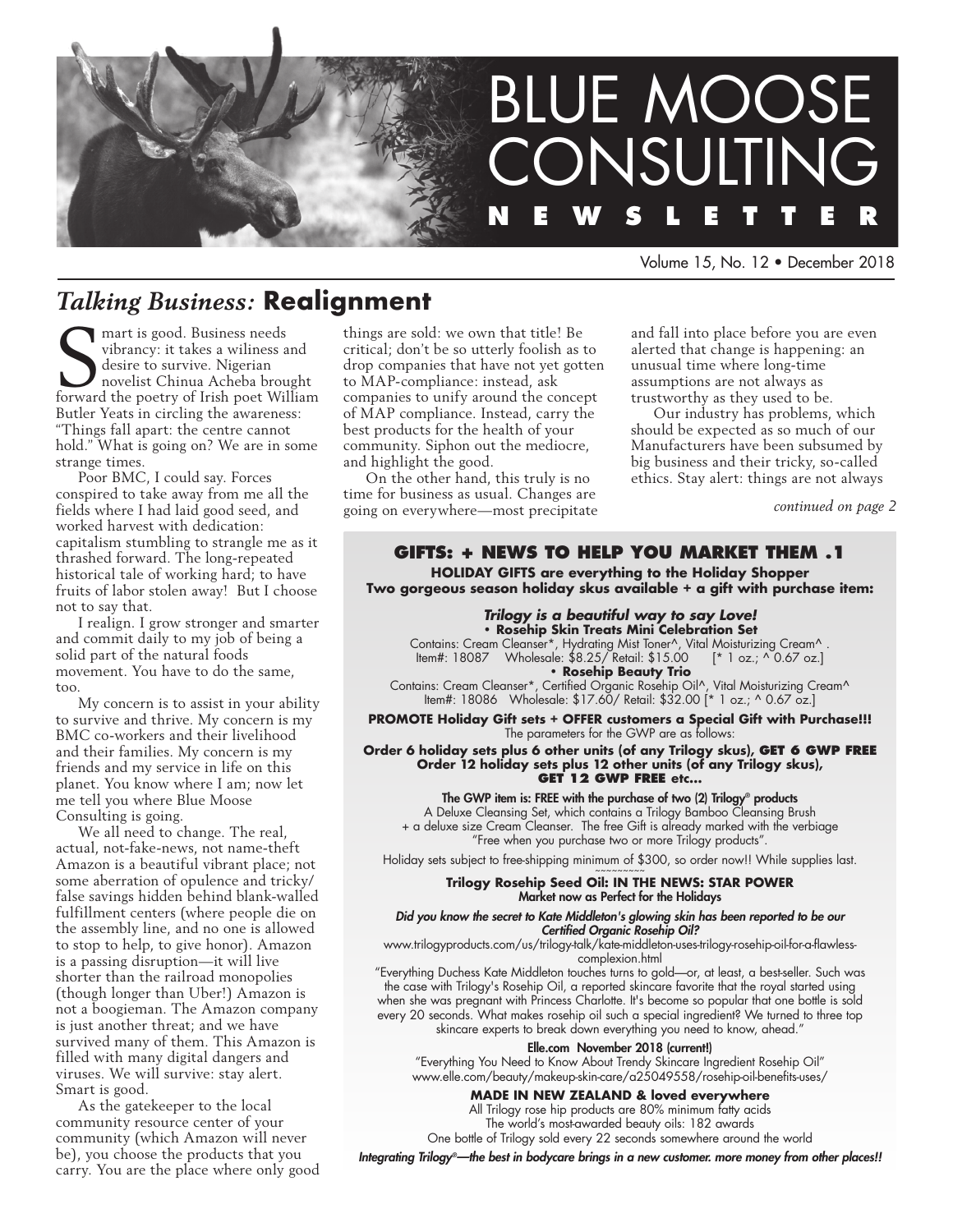### **Realignment** *continued from page 1*

what they seem. Our food distributor freighters and their subsidiaries continue to be a greater threat to your store than Amazon; don't be deflected from the truth. When distribution courts massplacement and rigs prices to compensate: we all suffer—the independent retailer, and the consumer. Pricing for products in our industry has been taken over by cunning accountants and their algorithms. It is truly "rob Peter to pay Paul". We are largely handcuffed here (unless you choose to get into "natural manufacture"). Actually, everyone is subjugated: the insidious act is that when forces play wth prices for things that make one healthy, then we are just being screwed!!!!

This is not a public complaint: it is just my Martin Luther moment: my

nailing my intentions on the door of 2018 as we all begin to move into 2019. We have to be awake, and concerned and participatory—and willing to change. I learned some tough lessons in the last few years: I learned that loyalty is not spoken in words: it is proven in action. I learned that companies can be strong for a good deal of time, and that they can then change, quickly. From this and most importantly, I learned that the promise of investment in the cause of the natural foods independent retailer (and NCG and INFRA) has to be more than words—it has to be visible action.

From the changes that we have endured in the last three years, I learned —above all else—that what Blue Moose Consulting has built and brings to your store is more than the wonderful companies we work with: it is our service to you. I have learned that the

power of BMC has never been in which lines we represent: it is about the co-belief that BMC has that your space is the sacred place—the local community health resource center—and that we want to bring to your store those things that will keep your business strong, natural and healthful. I have never bought to you lines that were untrustworthy: I choose my partners carefully (after some beginners luck!), but I have been molded by the streets and I am still molding the philosophy of BMC to be always better in servicing those stores that want to be part of the natural health movement.

So, we all move our businesses forward into 2019. I have made my gameplan, and I am committing entirely to your stores. The hardworking and

*continued on page 7*

### **GIFTS: ways to offer the specialness of the Holidays.2**

#### **Aroma Land® Facial Serums**

Elegant, naturally enhancing with pure essential oils. A whole new section for your bodycare set. Bring youth back to your skin 1 oz. w/dropper serums for seven (7) Skin Types:

**HOLIDAY SEASON PROMOTION NOW through January 15th 2019 (in eaches) reg. wholesale \$12.49 On sale for \$9.99 MSRP- \$24.00**

• Cleansing • Dry Skin • Mature Skin • Oily Skin

• Sensitive Skin • Problem Skin • Moisturizing

A superb blend of jojoba, macadamia + olive oil; beautiful new silver foils + silver labels

**^ PLUS! Facial Serum Skin Repair for men + women**  reg. wholesale \$24.99; on sale for \$19.99; MSRP- \$49.99

**HOLIDAY deals are here: Holidays are for Aroma Land** *Great Gift Idea promoting clean, natural Aromatherapy environmental fragrancing* **10% OFF** *3 each select items listed below* 

**Room Sprays** 80 ml (2.67 oz.) recyclable container Natural Aroma Mist with Pure Essential Oils in a convenient mister to bring scents from Nature into your life.

• Aroma Mist EVERGREEN: Spruce, Pine and Fir needle essential oils are as rejuvenating and inspiring as a walk in the forest.

• Aroma Mist HOLIDAY: Cinnamon, Clove, Orange and Spruce with a touch of Patchouli. A cheerful blend that brings the joy and warmth of the holidays with natural scents

• Aroma Mist PEACE: beautiful Essential Oils of Lavender, Orange, Geranium, Cedar and Frankincense are blended to bring the blessings of Nature as a gift anytime. The message for the season is enhanced with a beautiful stylized dove holding an olive branch – symbol of Peace.

• Aroma Mist ANGEL: delightful citrus Essential Oils Grapefruit Lemon and Lime are blended with exquisite flowers Jasmine and Ylang Ylang and grounded with Cedarwood.

• Aroma Mist GODDESS SPIRIT: pure Essential Oils of light citrus notes of Orange Tangerine and Grapefruit blended with rich floral of Jasmine the warmth of Ginger and deep resinous Muhuhu reflect both beauty and complexity

• Aroma Mist BUDDHA: an enlivening richness with the citrus note of Orange + the rich scents of the forest Pine and Ho Leaf combined with the rich resinous oils of Frankincense, Patchouli and Cistus Labdunum.

*Special deals on Environmental Mist Sprays with orders placed through BMC Sales Rep. Just Ask!*

**Essential oils for the season** All glass bottle 1/3 oz. (source listed)

- **10% OFF 3 each select items listed below**
- **Frankincense (Oman)** wild growing plants, Boswellia carterii
- Frankincense 10% blended with jojoba oil. Probably the most introspective oil
- Myrrh (Somalia) Very thick, needs to be warmed to turn more liquid.
- Myrrh 10% -blended with jojoba oil. Uplifting and revitalizing while soothing nervous tension

**• Spruce Needle (Canada)** Very popular in an Aromatherapy bath to revive tired muscles

- Pine Needle (Finland) Refreshing, invigorating, stimulating, strengthening
- Fir Needle (Siberia) The typical aroma of the Christmas tree
- 'Evergreen Blend': Essential Oils of evergreen trees. Fir Needle, Pine needle, Spruce needle

• 'Celebrate Blend': smells like Christmas! Freshly cut evergreen branches & Christmas cookies. Essential oils of Orange, Cinnamon, Spruce, Patchouli & Clove ~~~~~~~~~~~~~~~

#### *MORE Holiday Deals (new placement deals apply!)*

**Beautiful label Massage Oil made from therapeutic essential oils!:** Aroma Land® has just upgraded & repackaged its Bodycare Collection!!

**Massage Oils:** 12 oz.

- Ylang Ylang & Ginger Jasmine & Clementine Lavender
- Tea Tree & Lemon Lemongrass & Sage Rosemary & Mint • AromaFREE®

Created exclusively from cold pressed plant oils – rich in vitamins & unsaturated acids – and pure Essential Oils. Grapeseed, Rosehip, Sweet Almond, Avocado, Safflower and Sunflower Oils are enriched with Vitamin E and C, providing smooth and nourished skin. Supports smooth glide and easy grip for deep massage

**BodyCare Collection: protect your business, and buy direct** New labels for 45 of the best-priced, best-value, health store-quality bodycare products @ 50%-margin, including:

**The exceptional AromaFree® category of products** for those

- who want to customize their own scent, or whom are scent-sensitive!
- NEW an entire selection of Bodycare Collection Hand Soaps!
- Quality at every step.
- Tincture and essential oils bottes all from Germany…
- ALL bottles Bodycare Collection- made in America. BPA-free

#### *Open an Aroma Land account today!*

Aromaland founded in 1985 creates exquisite bath and body care products utilizing 100% pure therapeutic essential oils. Our complete line of Essential Oils are premium selected for Aromatherapy use. We meet the best EWG Cosmetic Safety standards.

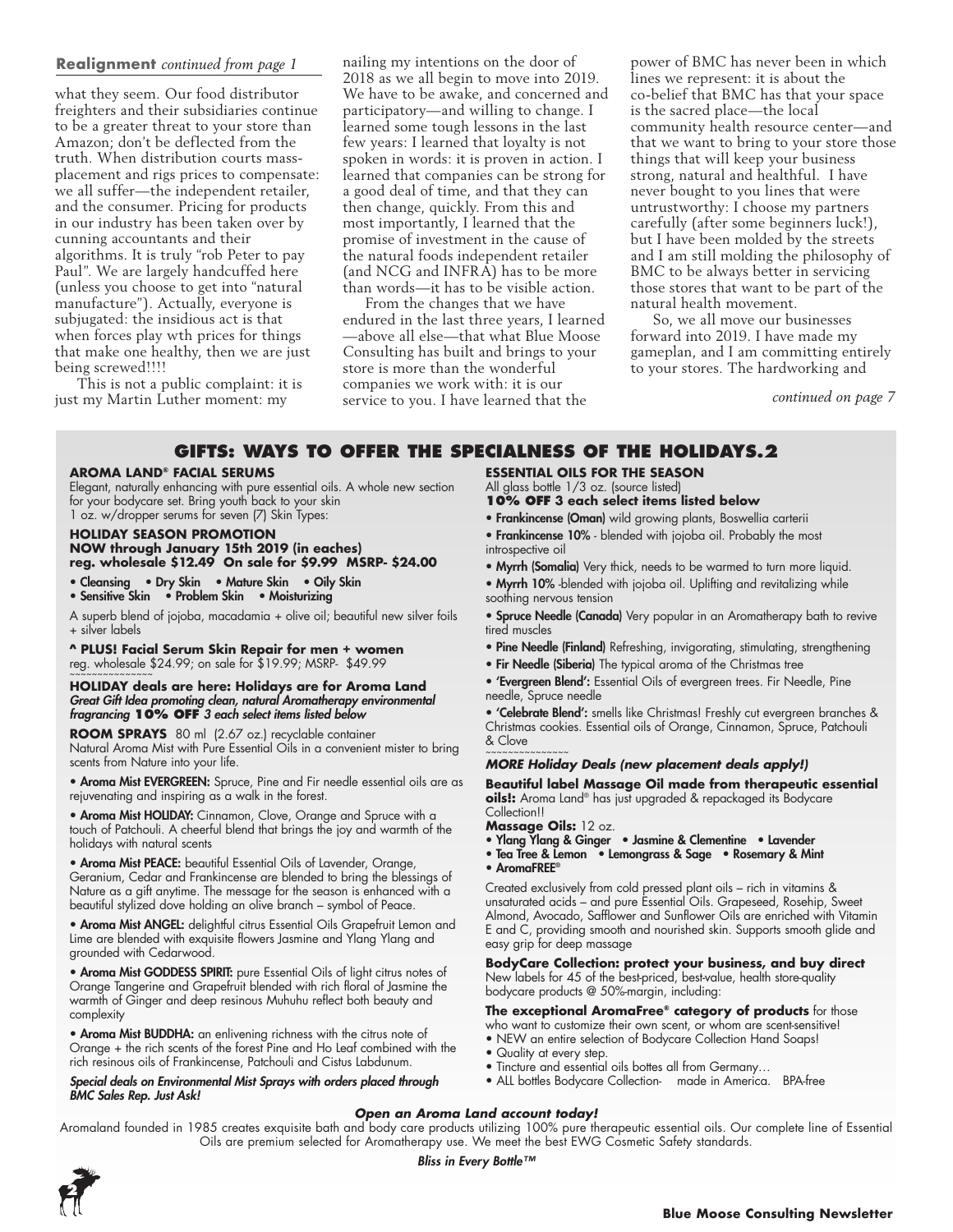### **NEWTON** homeopathics

**Nurturing Naturally Since 1987** *December Promotions:* 

**20% OFF select OTC formulas** 

 $\sim$  Liquid or Pellet complexes listed below^ (Qty. 4+ per SKU)^

**• Blues~Mood~Emotions • Hangover Help • Jet Lag • Tobacco Withdrawal** 

~ shelf tags announcing the sale included with your order

### **December Promo Items:**

"How should a health food store present natural options for the rather common experience of a<br>"hangover"? Homeopathically, and wholistically, of course'. Once you hear that "this product works,"<br>it could become a popular l the register this Holiday Season! People will imbibe certainly, and we have the answers! Hangovers have been around a long-time: homeopathy has found many proven remedies for the many symptoms Hangover Help is the best wholistic choice. Safe & effective. A great stocking stuffer for you-know-who!

#### **Homeopathic OTC Formulas 1 fl. oz. liquid or pellets**

**Blues~Mood~Emotions** (N035) for associated symptoms such as grief, despondency, difficult concentration, irritability, oversensitivity and prolonged sadness. Learn more: www.youtube.<br>com/watch?v=ba2\_qlKQ4PE (2 mins, 30 se

Hangover Help (N215) for symptoms associated with intoxication including nausea, dizziness, discomfort + headache.

Jet Lag (N221) for symptoms associated with travel & time-change such as fatigue, eplessness, headaches, vomiting, cramping + other related symptoms.

*Tobacco Withdrawal* (N030) for associated symptoms such as anxiety, cravings, irritability, labored breathing, cough, headaches + stress.

^ cannot be combined with other discounts

^ monthly promos will be advertised through the newsletter = website/social media pages

### *Why Homeopathy?* **BECAUSE IT WORKS!**

**Why Choose NEWTON?** ~ Expertise & Experience ~ Quality & Safety ~ Variety & Selection ~ Environmental Awareness ~ Economical & Efficient

### **Product NOTES:**

NEWTON Complexes for Adults are specially-formulated combination homeopathic remedies for a wide variety of self-limiting conditions. All remedies are safe for use by people and pets of any age. Carry the pellet options of the best-sellers: (average pellets in 1 oz. glass bottle = 625-675 pellets by weight)

 **People asking for products for leg cramps?** 

Newton Leg Cramps~Swelling is the best value, best formula [N048 liquid and/or pellets] and most effective. Formulated for associated symptoms such as pain, cramping, swelling, inflammation and stiffness in the legs and feet.

# 

### **'TIS THE SEASON**

The official Nutrient of Christmas-time Health: **the Silver Fir Tree nutrient, ABIGENOL®**

First, The European tree that inspired the story + tradition of the Christmas tree: and now, a nutrient powerpacked for human health.

*RevUp Wellness®: getting a new powerful nutraceutical to the people!* Silver Fir Extract

**• Rev•Up Wellness® DEFENSE** with Wellmune®

**• Rev•Up Wellness® ENDURANCE • Rev•Up Wellness® VELOCITY** with Wellmune® (all w/) European Silver Fir Bark extract: Abigenol® (an affordable option to pycnogenol)

*Abigenol®* found exclusively in Rev•Up Wellness products! packed with 6 phenolic acids, three flavonoids + four lignans. New bottle/repackaging coming soon (estimated launch date Dec. 15th) Ask your BMC Rep about BOGO deals for the original box packaging; and other generous sampling programs

#### ^ Rev•Up Wellness*® DEFENSE with Wellmune®*

Abigenol (50 mg), Wellmune® (200 mg) + C, D3, Selenium + Zinc ^ Rev•Up Wellness*® ENDURANCE*  Abigenol (150 mg), Vitamin C, D3, , Selenium, Chromium, Zinc + Iron ^ Rev•Up Wellness*® VELOCITY with Wellmune®* Abigenol (100 mg), Wellmune®

(250 mg) + C, D3, E, Magnesium, Selenium, Zinc and Copper \*\*\*\*\*\*\*\*\*\*\*\*\*\*\*\*\*\*\*\*\*\*\*\*\*\*\*\*\*

**Immune Health Basic**® **"IF/Then Sale"** NEW FOCUS: put the WGP® on sale [60 ct.] for the next three months @ **20% OFF**  (Dec., Jan. + Feb.) by participating in this excellent 3-month "IF/Then" sale. **If** you want to keep strong against any dangerous intruders + protect your community, and family and friends; **THEN**, maintain a strong inventory of preventative healthcare tools! **If** the retailer continues to stock all five (5) Skus of Immune Health Basics® Wellmune WGP® **THEN**, the store shall receive the: **Wellmune WGP® 250 mg., 60 cap size on reorders** through February 28, 2019 @ **20% OFF wholesale**.

The needed 5 immune-supporting items: Wellmune WGP® in many dosages for every need:

• 125 mg 60 ct. • 250 mg 30 ct. • 250 mg 60 ct. • 500 mg 60 ct. + a product perfect for the little ones…. Children's Chewable 25 mg 60 ct.

*GROW NEW BUSINESS with scientifically-proven nutritional support* 



**WE ARE HERE: Immune season** Don't get locked out in the cold Be the source of health solutions **2-ways SAVE UP to 25% OFF** Through December 31 **HERBS FOR IMMUNE SEASON** Stock all these Skus and be rewarded for saving the world!!

Do yourself a favor with this 50%-margin line + pass along the discounts! **FEATURED ITEMS: ten (10) featured items!**

l oz., 2 oz. + 4 oz.: • Daily Immune Builder™ liquid extract<br>• Rapid Immune Boost™ liquid extract • Black Elderberry Glycerite liquid extract<br>Doz.: • Herbs on the Go™ Sprays: Immune Season

**PROMO PARAMETERS for two (2) promo brackets**  Featured Products + Bonus Products: 2018 Immune Season PROMO (see list directly above) **MIX & MATCH any 12-24 of the 'Featured Products' for 20% OFF MIX & MATCH any 25 + of the 'Featured Products' for 25% OFF**

**BONUS ITEMS: liquid extracts:** 1 oz.: • Soothing Throat Spray • Mullein Garlic Oil<br>
1 oz., 2 oz. + 4 oz.: • Nicatok Elderberry • Immunatok<sup>TM</sup><br>
• Lung Expertanti<sup>TM</sup> • Super Echinacea<sup>TM</sup><br>
• Herbal Respiratory Relief<sup>TM</sup>

**BONUS ITEMS:** Meet the discount levels by ordering the necessary number of Featured Items from the 2018 Immune Season Promo - and you can order any number of 2018 Immune Season Bonus Products that will also qualify for the same discount as the Featured Items on your order. No minimums, after the initial buy-in is accomplished! through DECEMBER 31

**NEW PROMO ALERT:** what happens when you take the #2 best-selling product you make + you offer an alcohol-free version of that item? Well, Sales swell and smiles widen!!!!

**ALCOHOL-FREE Ashwagandha**<br>One-time Purchase; initial placement: Alcohol-free Ashwagandha. Promo through 12/31/18 Buy 3 (per Sku) + Save 20% Buy 6+ (per Sku) + Save 25%<br>- 1 oz., 2 oz. + 4 oz. liquid extract Ashwagandha Glycerie. Carry all three sizes<br>- certified Organic Ashwagandha root extract (Withania somnifera) servings: about 42 per 1 oz. glass bottle • Non-GMO & Gluten-free<br>• Ashwagandha Glycerite is from root being sourced from southern Oregon, USA<br>• BUY IN BIG for a less-stressful Holiday Season!!!<br>~~~~~~~~~~~~~~~~~~~~~~~~~~~

**PRODUCT HIGHLIGHT** It seems like it is gonna be one of those seasons!<br>\***Virattack™ liquid herbal extract**: Supports Healthy Function of the Immune System Ingredients: Proprietary extract blend: Lomatium root, St. John's Wort flowering top, Echinacea root, Olive leaf, Lemon Balm leaf & flower.

*Consider this GOOD NEWS: all Herb Pharm® retailer wholesale orders now ship 3-Day Air!!!* ^These statements have not been reviewed by the FDA, and are not intended to diagnose or treat any illness or disease.

Not represented by BMC in NJ



Don't miss your omega-3 sales this month; EPA + DHA are as important as any other shopping choice! **DISPLAY COUNTER HAPPINESS** 

*with Powerful Health Statements* **• 12-BOTTLE COUNTER DISPLAYS: 30% OFF** (+ an additional 5%-off for RPP) Reorders **25% off** for items purchased on initial sale Choose up to 3 products from 70 items (minimum 12 units). Get the list + order One deal-per-month through January 15th. Place displays throughout the store like filling a tree with bounteous health-directing ornaments **• Showcase top sellers or NEW ITEMS:**<br>• **Nordic Naturals 24 pc. displays** Customizable 24-bottle Display **30% OFF** \*^^ (and an additional 5%-off for RPP) Reorders **25% OFF** for items purchased on initial sale ^ Base measures 12" x 14". Small footprint for efficient additional selling space Holds 24 units of select 60 ct. 90 ct. + 120 ct. Skus Get the list + order one of each display allowed per ship-to location each month *(24-pc display sold out quickly: back in December. Options? Speak w/BMC Rep)* Supportive Header Display Options: • BRAIN POWER • Expertly Formulated FOR YOU • Essential nutrients of optimal health **• Nordic Naturals 24 pc. 180 ct. displays** Customizable 24-bottle Display^^ **30% OFF**\*^^ (and an additional 5%-off for RPP) ^ Base measures 16" x 16". small footprint for efficient additional selling space Holds 24 units of select 180 ct. Skus Get the list + order

One of each display allowed per ship-to location each month Supportive Header Display Options: • smiling, laughing faces • #1 Omega-3s in the US \*^^ all deals through January 15th

• Omega Memory with Curcumin \* Nordic Naturals-quality EPA/DHA fish oil (DHA -560 mg; EPA-280 mg) with Phosphatidylcholine (Norwegian herring roe); Longvida® Optimized Curcumin extract and Huperzine A • Omega Curcumin: concentrated Omega-3s + potent antioxidants<br>
Nordic Naturals natural triglyceride fish oil (490 EPA,;350 DHA) with Longvida<sup>®</sup> Optimized<br>
Curcumin extract, Reduced Glutathione and NAC (N-Acetyl -Lcysteine • Ultimate Omega 2X D3 60 ct. • Ultimate Omega 2X Mini D3 60 ct. • **NEW! Ultimate Omega 2X TEEN 60 ct. BACK IN STOCK: Nordic Flora Probiotic Daily 60 ct., Nordic Flora Probiotic Comfort 30 ct.** 

Not represented by BMC in NJ, NC, SC, VA, WV & Philadelphia area

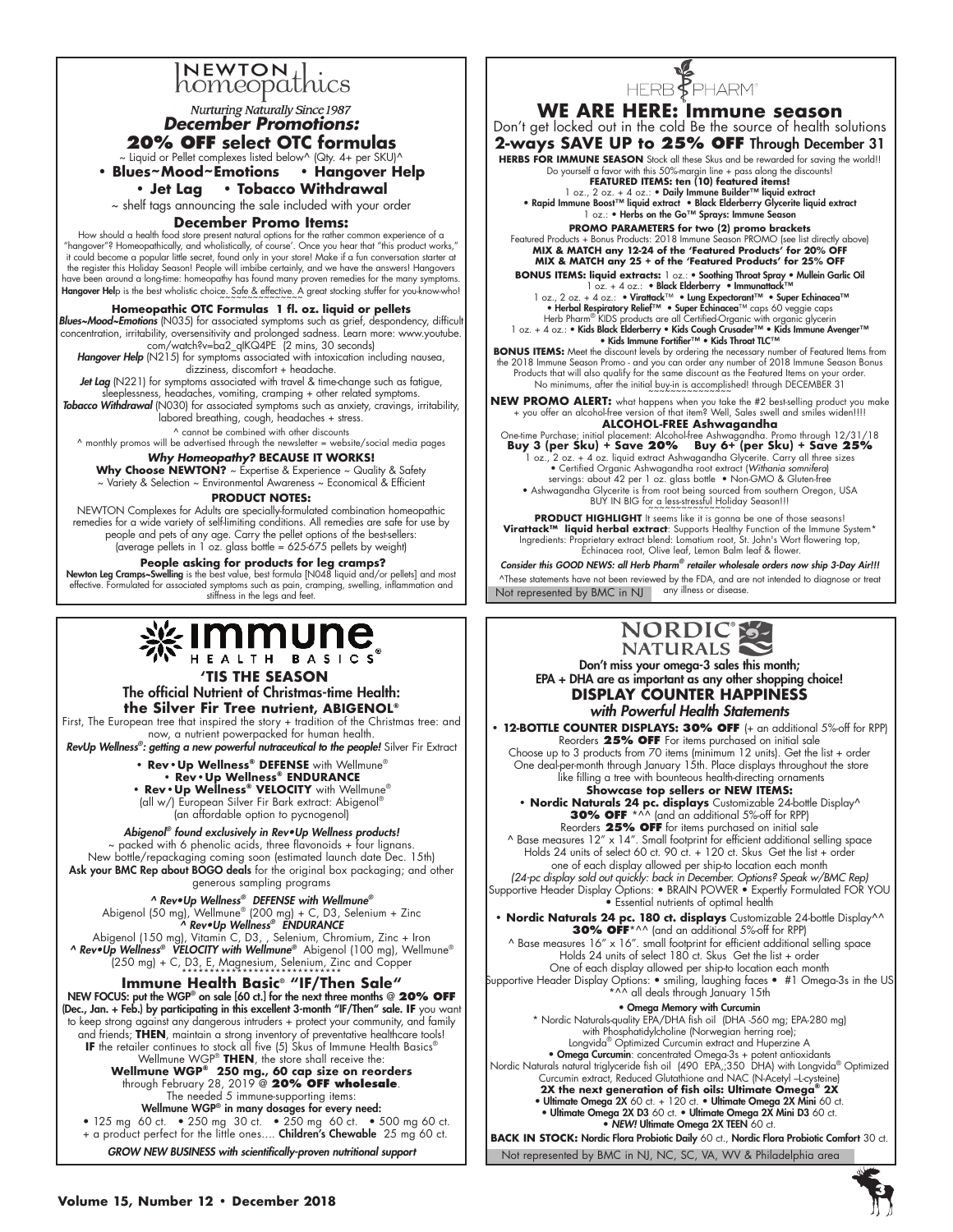

**Holidays are the worst time of the year for Healthy Diets!**

**Be Kind + offer opportunities for quick, delicious nutrition**

**JUVO® Raw Meal packets**  (10 packets)

• JUVO® Raw Meal Green Apple • JUVO® Raw Meal Vanilla Chai

*Ask about new product placement deals*

### **ReJUVOnating Benefits: Certified Organic Raw, Whole, Non-GMO Ingredients means:**

• Support a healthy immune system • Improve digestion with plant-based probiotics

& enzymes • Increase Energy

- Help balance blood sugar levels • Rich in antioxidants, dietary fibers, and phytonutrients
- Convenient: perfect for a quick meal on the go • Formulated by an oncologist

• Unbeatable taste that's organic

Free of Gluten, Soy, Whey, Yeast, Nut, Dairy and Preservatives.

No Artificial Flavors, Colors, Sweeteners & Stevia.

Raw, Organic, Whole, Non-GMO.

*ReJUVOnate Yourself!*

# **V**ellinhand

### **December Promotions 10% OFF**

Must mention BMC Promotional Deal to get discount Direct orders: independent stores only thru 12/26

#### **"Personal Gifts" for a healthy lifestyle**

• Yeast Rescue® Soap Soother, 6 oz.

• Skin to Skin Intimate Lube, 2 oz.

### **Great Gifts for Teens, Students + the Guestroom** 8.45 fl. oz.

• Body Wash Foamers™ Tempting Turmeric • Body Wash Foamers™ Minty Mischief

• Body Wash Foamers™ Lavender Lunacy

#### **Great Gifts for Parent, Young Ones & the Whole Family!** • Sea Bath Kiddie Calmer™ 20 oz

*~ Yeast Rescue® Natural Soap Soother, 6 oz.* Those holiday cookies feed yeast in our bodies When yeast manifests on our skin, it can drive us up a wall. It can appear in intimate areas, in scalps, or anywhere there is skin. Men, women, and babies in diapers suffer from yeast symptoms.This herbal and aromatherapy blend is specifically designed to soothe and cleanse intimate areas without burning irritated skin. 2 fl. oz. spray bottle.

#### *~ Body Wash Foamers™ Face & Body Wash*  Good. Clean. Fun. that foams without environmental worry for a truly clean, refreshing shower. Mild Castile soap, organic and wildcrafted herbs, and pure essential oils - never any synthetic foaming agents. Tall, narrow bottles are easy to hold + fit comfortably onto any sink or shower ledge. Students love them! Convenient pump dispenser top creates a Natural Foam, Smiles with a delightful scent!



**DECEMBER LINE DRIVE 20% OFF** \$200 minimum order for discount independent retail stores only *Immune Oxylent® is here for you now, on sale because fast nutrition is always an asset*

**THREE delicious Immune Oxylent® formulas:** ~ Blackberry-Lemon BOOST

~ Raspberry-Lemon BOOST

~ **Tangerine Lemon BOOST**<br>
~ **Immune Oxylent® BOOST Variety Pak**<br>
SRP for packet - ,99; box SRP = \$25.95<br>
(UPC on box + on packet)

#### **Why Immune Oxylent®?**

Immediate effectiveness when you need it with a superior, high-quality Vitamin C Formula.- [without sugar]- providing vitamins, minerals + raw coconut powder to boost, maintain & support your immune system\*

• 1000 mg. of Vit C as Acerola Fruit + Calcium Ascorbate • 2000 IU of Vit D3 (lanolin-based) as cholecalciferol

- Albion® Chelated Minerals including Selenium + Zinc • Raw Coconut Powder + Pink Himalayan Salt for added
- hydration NO Gluten, dairy, soy, caffeine, GMOs or sugars; sweetened with pure stevia ^^^^^^^^^^^^^^^^^^^^^

### **Other deals**

**OXYLENT®: 2019 is the time** *Make Oxylent a New Year's Resolution* • Invest in the **pre-fill Oxylent display,** while supplies

last • **30% OFF** 5-in-1 Multi prepacked Shipper 24-box order **NEW:** 

**Oxylent® '5-in-1 Multi' Dumpbin Display^:** • Invest in a new Oxylent® Dumpbin: 200 packets for \$100 ^ both prefilled: set price (no further discounts) ^^^^^^^^^^^^^^^^^^^^^

\*Free shipping @ \$200 We've moved, please note new address: 111 Jennings Drive | Watsonville, CA 95076 Toll-free: 877.OXYLENT (699.5368)

## **THREE GIFTS + DONE**

- Women & men love Trilogy® Natural **Products**
- Rosehip Seed Oil is the hot topic of natural skincare

• Award-winning international superstar; you can introduce:

*"one bottle of Trilogy sold every 22 seconds somewhere around the world."*

#### **The perfect gift says I LOVE YOU**

#### *cleanse repair nourish* **Trilogy says that skincare should be simple:**

Cleanse & exfoliate • SIMPLE (creams, gels + masks) Repair & restore  $\bullet$  PURE (oils + serums) Hydrate & nourish • VITAL (moisturizer)

#### MADE IN NEW ZEALAND & loved everywhere

All Trilogy rose hip products are 80% minimum fatty acids The world's most-awarded beauty oils: 182 awards

### **NEW ITEMS, Best-sellers + Holiday Gifts**

Holiday-Sleigh has arrived from New Zealand filled with great new GIFTS TO SHARE

• Age Proof CoQ10 Eye Recovery Concentrate • Rosehip Transformation Cleansing Oil • AGE-PROOF Overnight Mask



**Today through December 10th ONLY**

**Early season SALE\* 5% OFF mix and match 12 items^ 10% OFF mix and match 24 items^ 15% OFF mix and match of 36 items^**

\* Does not include the 10 ct. boxes or sample packs Complimentary Shipping

Not valid with any other discounts/promotions For Independent Retail stores only

**SOHO attendees:** special discount for all stores who attend + place their order at the show!

Dr. Ohhira's Probiotics: IN THE NEWS: *STAR POWER Meghan Markle takes Dr. Ohhira's Probiotics* Market now as Perfect for Travel!!

RISING SUPERSTAR—'Tis the Season Dr. Ohhira's Propolis PLUS® is a unique whole food superfood, combining potent Brazilian Green Propolis;

the antioxidant keto-carotenoid, Astaxanthin; Vitamin E, Flax Seed Oil, with a supportive addition of the prebiotic-probiotic-postbiotic, whole food superstar, Dr Ohhira's Probiotic® for year-round, multi-faceted and

balanced health. 30 caps, 60 caps, 120 caps

 *"There is simply no other single-product combination like this on the market today."* AVA Vegetarian-certified ~~~~~~~~~~~~~~~

#### *Discover the Dr. Ohhira Difference™ The Probiotic of Choice*

Complete your Probiotic section: promote all 7 *Dr. Ohhira's Probiotics® Original Formula:* a 3-year fermentation whole food with LAB; a most unique natural prebiotic, probiotic, postbiotic. 10 caps, 30 caps, 60 caps, 100 caps *Dr. Ohhira's Probiotics® Professional Formula:* offering

an additional 2-years of anaerobic fermentation 30 caps, 60 caps, 100 caps



The best lip balm for the world

**Lip Loving Stocking Stuffers** Shared Gifts means new Customers Highlight Eco Tints + Lip Scrubs for the Holidays!!

**DECEMBER DEALS 15%OFF^**

- **Eco Lips® Lip Scrubs • Bee Free® Vegan Lip Balms • Eco Lips® Eco Tints**
	- **Specialty Lip Balm**

(Gold, Hemp, Medicinal)

**•** *Bee Free®* **-** many flavors: lemon lime, superfruit, sweet mint + unscented. Great performance, ethical gratification with candelilla wax, and Organic, Fair Trade™ Cocoa Butter + Coconut oils

*Specialty Lip Balms:* 36 ct. Convertible displays. **Gold** – The Ultimate Lip Moisturizer, with Baobab seed oil (unflavored) Hemp -- with Manitoba Harvest Hempseed Oil. Vanilla flavor

Medicinal – all-purpose balm with a reputation for cold sores with Organic Tea Tree oil + Camphor, Lemon Balm + Calendula, and Peppermint oil. Purposeful!

**• Be an eco-beauty!** *Eco Tints by Eco Lips®* moisturize lips & provide a sheer tint in six shades. Perfect for that switch from work to evening, or any time to freshen up. Box of 36: 6 pcs. of each color tone. Flavor: vanilla mint

### **ACHIEVE BABY SOFT LIPS NATURALLY!**

**• Lip Scrubs** - USDA Organic, Fair Trade-Certified Lip Scrubs.

3 flavors: mint+ vanilla bean + brown sugar. (Yummy) 0.5 oz. glass jars. 6-pc display SRP. \$9.99/ea.

^ direct, Independent accounts only

*The Best Lip Balm for the World*

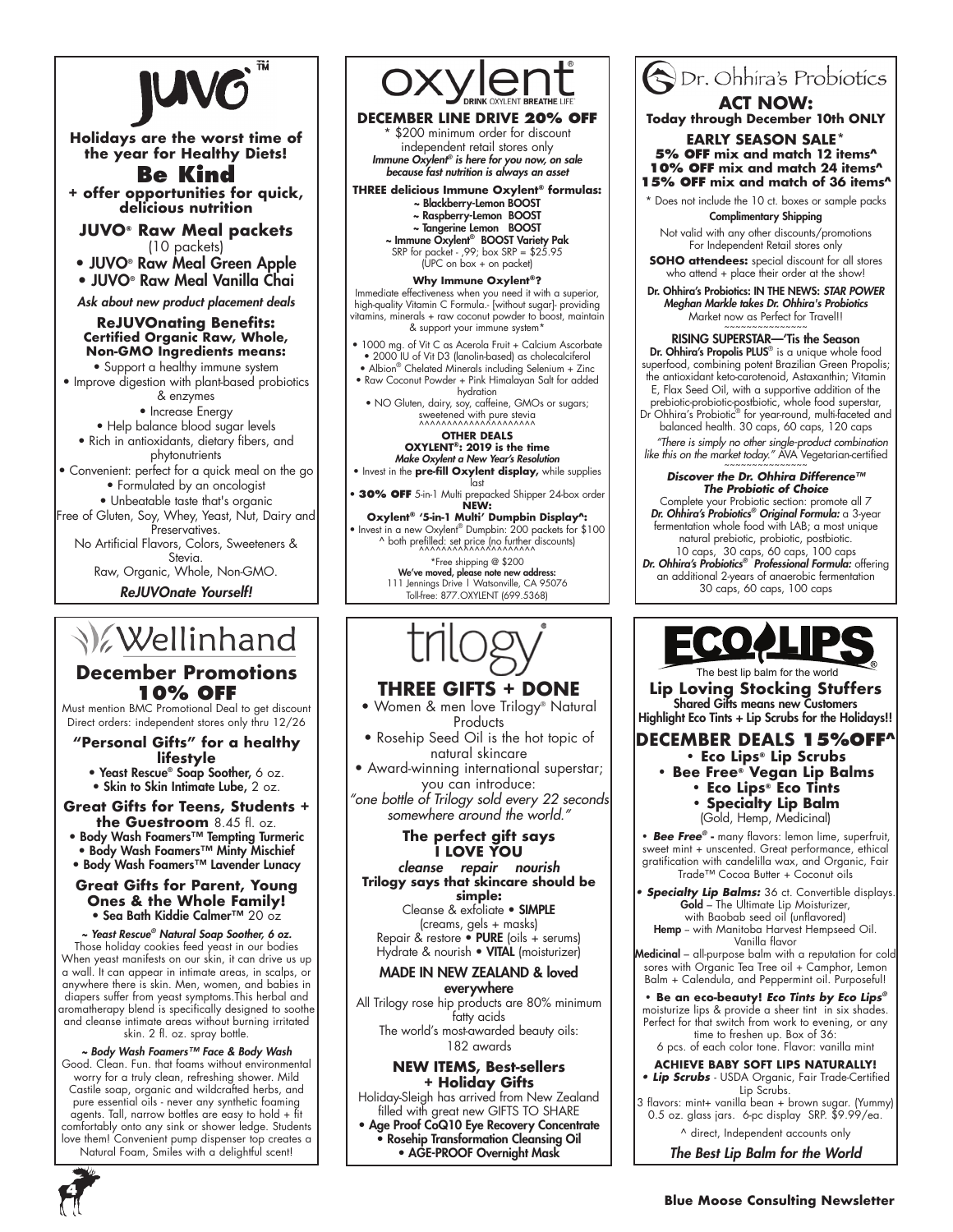# bodyceuticals **December deals:**

**SAVE UP TO 25% OFF NEW LOOK LIP BALM DISPLAYS!**

12-count Organic Calendula Lip Balm displays: Vanilla, Dark Chocolate & Raspberry

### **15% off 1 display 20% off 2 displays 25% off 3 displays**

Limited to in-stock supply \* MUST use 'CODE: HOLIDAY' to receive discount pricing\*. [Not valid on spearmint or unflavored lip balm].

**FREE lip balm for buyer with every order!**

\*Assorted flavor\* Chocolate Lip Balm: the ultimate stocking-stuffer?

~~~~~~~~~~~~~~~~~~~~~~~~~~~~ **BODYLOVE SET 25% off when you buy 4 ea. of all 4 flavors!** (\$150 sale price. \$200 reg price). • Almond Bodylove • Cherry Bodylove

• Chocolate Bodylove • Coconut Bodylove *Includes free testers* \*MUST use 'CODE: HOLIDAY' to receive\*

### **What is BodyLove?**

Bodyceuticals BodyLove Flavored Massage Oils help you feel the love with this all-natural, fun and flirty, edible massage oil. Warm, inviting and exotic

scents you'll love on your skin - or on someone else's! Feels silky, and leaves you lightly moisturized without feeling heavy. Made with 100% Vegan food ingredients and no propylene glycol, artificial colors or flavors, this is an edible massage oil you can feel good about using!

FREE SHIPPING ON ALL ORDERS \$100+ \*discount pricing. Expires December 31st.



**EVERY STORE needs some Aloe Life!** BIG NEWS: December deals have changed: Cherry Berry (the juices) decided to be late for Christmas, + still we all win because …. we are rewarded with more Aloe Detox + Aloe Stomach!!

**December Promos, mix & match^** the stock-up sale with Aloe Stomach for the Holidays

and Aloe Detox for New Year's Resolutions • **Aloe Herbal STOMACH PLUS formula**

16 oz. + 32 oz. **• Aloe Herbal DETOX PLUS formula**  16 oz. + 32 oz.

**• Animal ALOE** with whole leaf Aloe 4 oz. topical *All the aloe is certified organic + Activ Aloe Certified*

### **15% OFF 12-23 items minimum 20% OFF 24 items maximum**

~ From Certified Organic Aloe vera leaves to Superior products worldwide ~ Aloe Vera Concentrates with herbal extracts: *Super Effective*

*Herbal Stomach Plus Formula* – 16 + 32 oz. liquids soothe + calm digestive upset, occasional indigestion, bloating, nausea+ gas\* with 11 herbal extracts in an Organic fresh Whole Leaf Aloe Vera Juice concentrate

*Herbal Aloe DETOX Plus® Formula* Michael's Favorite Aloe formula! Aloe you can feel; + the taste of the organic extracts become familiar & enjoyable. Whole leaf aloe vera accelerated with the Ojibway herbs made famous by the Canadian Nurse, Rene M. Caisse. A perfect foundational formula for every New Year's cleansing protocol.

~ 1 oz. daily provides so much from this concentrate No matter which other aloe-based products you carry, there are no other products like Aloe Life® Therapeutic Aloe Concentrates

~ Best Value too! ~ You should know: not all aloe vera is alike Aloe Life® - the big differences are taste and results Support Health; Educate on best choices: promote optimal health! therapeutic aloe is Foundational to Health

^ Discounts cannot be combined. Buy-in 12/01–12/31/2018 ^These statements have not been reviewed by the FDA, and are not intended to diagnose or treat any illness or disease.



### *End 2018 with CBD Excitement* **DECEMBER PROMOTIONS^**

**4 ea. = 10% off 8 ea. = 15% off**

**12 ea. = 20% off**

Per Sku from these 3 items: • **EWB liquid tinctures** 1600 mg/53 mg

serving Unflavored in 1 oz. dropper

Full Spectrum CBD Hemp Oil/zero THC **• EWB CBD caps**, 10 mg 30 ct.

Full Spectrum CBD Hemp Oil/ zero THC

**• Warming Topical Creme** 2 oz. Full Spectrum CBD Hemp/50 mg per oz. Premium CBD from Organic Hemp

• State of the Art Extraction from seed designated as Food Crop

• Colorado Hemp is grown short and bushy, with full aerial parts

• Independent 3rd Party Analysis. Zero THC • Providing Native Terpenes

**COMING SOON; expected in December** • The return of **EWB CBD Hemp Oil cap**s. 25 mg EWB CBD Massage Oils: two ~ AromaFREE® unscented ~ CBD oil blend scented with Tranquillite essential oil blend • Pet Supplements ~ CBD for Cats (125 mg CBD), + small dogs ~ CBD for Dogs (250 mg CBD)



#### **December/January Promotion** 2-month Medicinal Mushroom Deal

**Agaricus + Shiitake** IMMUNE SUPPORT\* Guaranteed actives in the nutrition panel: hot water extracts

**4 ea. = 10% 8 ea. = 15% 12 ea. = 20%** 

Best price on the market for the most product, the highest quality with an excellent margin 90 veg caps wholesale \$14.13/MSRP \$26.95

*Proper extraction is everything*

*^ Agaricus Mushroom Extract* 90 veg caps. 400 mg Agaricus blazei is also called the Royal Sun Agaricus, and native culture in Brazil refer to it as "The Mushroom of the Gods". In addition to the beta 1-3 glucan of most medicinal mushrooms, the Agaricus blazei mushroom also contains a unique beta 1-6 glucan; which may explain the profound immune supporting

health benefits documented in the published research. *^ Shiitake Mushroom Extract* 90 veg caps. 300 mg Immune Support\* + Liver Health\*. Organic Shiitake mushroom

(Lentinula edodes) 15% polysaccharides [hot water/alcohol extract]. Shiitake was the 1st medicinal mushroom to be scientifically studied for its immune support properties.\* Shiitake

was also the source of the 1st beta glucan isolate used for immuno-modulation in human clinical studies + medical practice; Lentinan.\* Shiitake extracts are also used to tonify the liver + modern research suggests that extracts of Shiitake mushrooms

may also help to maintain healthy cholesterol levels that are already within the normal range.<sup>\*</sup>

\*These statements have not been evaluated by the Food & Drug Administration. This product is not intended to diagnose, treat, cure or prevent any disease.

### *BACK in time for Winter + Holiday Skin Care-gifting* **Tremella mushroom extract caps\*^**

**Antioxidant Support" + Healthy Skin"**<br>THINK SKIN: besides being a natural food tonic and immune-<br>supporter,\* the Tremella mushroom has enjoyed popularity for<br>centuries by the women of China and Japan, who believed it had<br> overall appearance of the skin.\* Think hyaluronic acid when you think Tremella mushrooms

\*^ New placement deal will apply for 1st-time purchases



**December-January** Two months to promote & save: 50%-margin bodycare line! **The Bodycare Collection: Ylang Ylang & Ginger** 12 oz. bodycare. Clean & affordable (+ not through distribution) • Shampoo • Conditioner • Hand & Body Lotion • Shower Gel • Massage & Body • Bath Salts 20 oz. *New!* Hand Soap including Pure Therapeutic Grade Essential Oil Blend: scente & enhanced by Ginger, Ylang Ylang, Cedarwood, Rosewood, Lavender, Lavendin, Vetiver, Basil, Cedar Himalayan, Nutmeg, Green Myrtle, Patchouli for a rich, warm and spicy aromatherapy experience. **Buy 3 ea. per SKU = 10% OFF Buy 6 ea. per SKU = 15% OFF Buy 12 ea. per SKU = 20% OFF** Pure Plant-Based Ingredients, Exceeds EU Cosmetic Directive Guidelines, Cruelty Free

**DECEMBER CANDLE SALE**

**ALL Tin Soy Candles on sale in December** 6 oz. **10% OFF** in eaches • Vanilla Bourbon • White Peach • Lemon Verbena

• Citrus Blossom • Petitgrain & Lily

#### **More deals!**

~ **Ylang Ylang & Ginger Glycerin bar soap** 4 oz. **10% OFF** in units 6 ea. **Aromaland® Essential Oil Promotion: 10% OFF** in units of 3 ea. 10 ml bottles ~ Ylang Ylang & Ginger blend

~ Ylang Ylang #3 Essential Oil (Cananga odorata) ~ Ginger root Essential Oil 10

see more essential oils in the Holiday Promo deals!!

#### **HONEY TIME SolBEE® Wellness from Aroma Land Wellness**

Aroma Land Wellness is now in the honey business + so BMC is now in the honey business We could not possibly be happier

### **SolBEE® Wellness: mind body earth: honey with integrity**

**• Hemp-infused honey (THC-free)** 3 flavors: • All Natural Hemp

• Citrus Blossom Hemp • Lavender Hemp Wholesale/retail: \$20.00 retail: \$40.00 6 jars per flavor to the case: sold by case only Size 6.1 oz. 500 mg CBD (21 mg. per teaspoon) in glass standard honey jars

**• HERB Infused-honey** SolBEE's hand-crafted infused honey is part of

America's epicurean foodie movement. Carry all 6 flavors:

- High Desert Wildflower Cinnamon infused • Lavender infused • Vanilla Bean infused
- Red Chile infused Jalapeno infused full case only: 12 each per flavor 12 oz. each. Wholesale \$6.00 - retail \$9.95

+ larger size: 24 oz.: High Desert Wildflower honey https://solbee.com/our-story/

~ Rocky Mountain honey, USA (no China: no Mexico) ~ Founder Brian Long has been in the honey business since 14 years old and he is now settled in Santa Fe, New Mexico. Partnering with Aroma Land! Introducing SolBEE® Wellness

~ The proprietary techniques for infusing honey accentuate the experience!! ~ Squeezable plastic (PET) bottle

ALL ship Fed Ex Ground

"Intro Deal" on first honey orders received through 01.01.19 **10% OFF per initial order**

**THINK Holiday endcap!!**

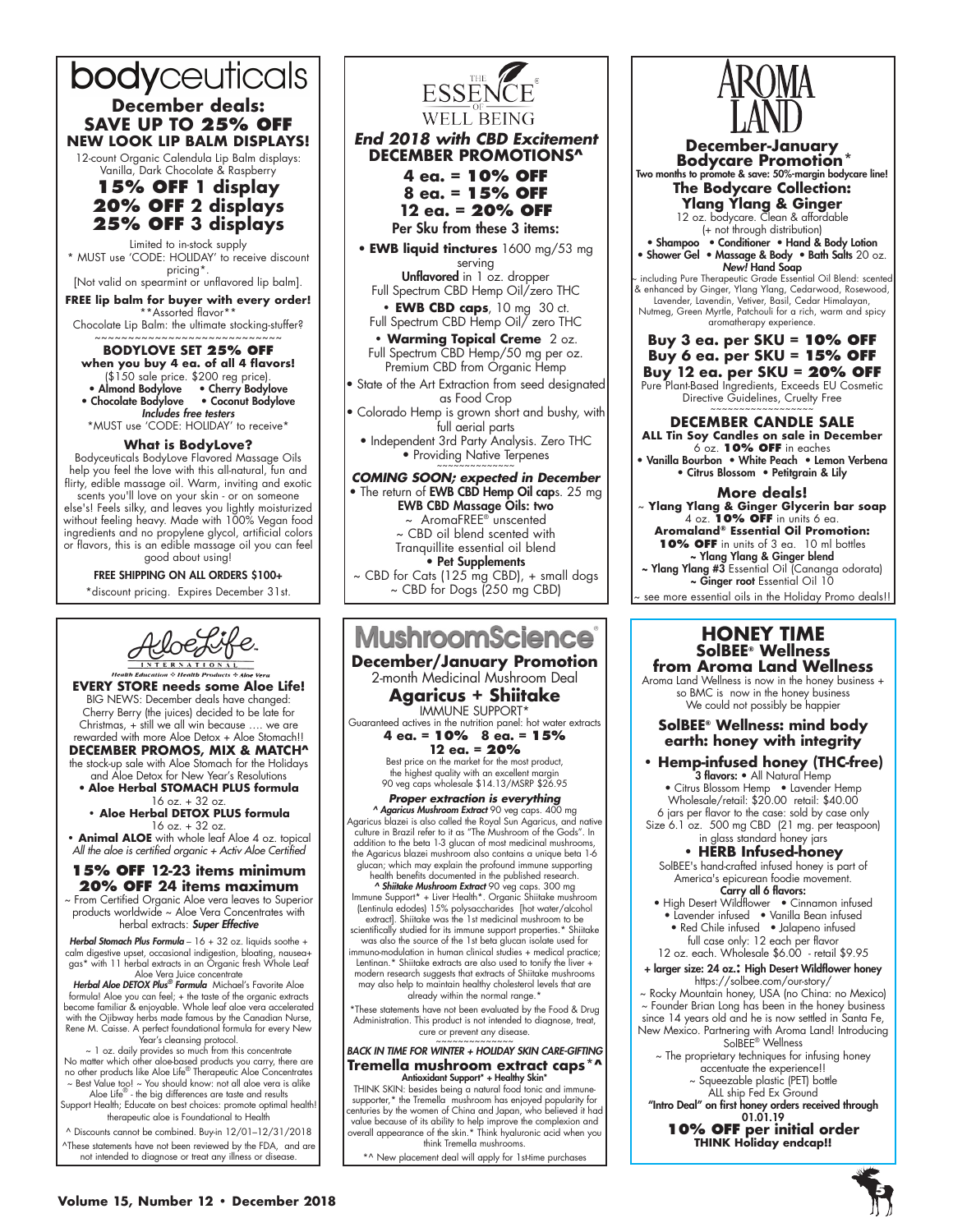### **Sustaining Quality + Product Availability in a Growing Market**

#### **Example: Herb Pharm® Goldenseal**

Goldenseal is one of the premier cardinal herbs in the Healing herb Pantheon. All good herbalists are fluent with its value. Most are also familiar with how powerful this root medicine is: as most use is in formulas. Facts are, goldenseal is critical and hard to replace in a balanced formula: and—on the other end—many people overuse this wonderful herb by thinking if they read a good article, then they should dose up with this herb and everything will be better.

The natural herb community (not your casual interest, tabloid instaexperts) has known that Goldenseal has been an "at-risk" herb since the 1990s. Sustainability concerns. It is almost the poster-herb for senseless and irresponsible overharvesting. "Sad humans," the chatter goes in the underground root community, "they can never be satisfied with a good thing. They seem to always abuse, misuse and forget respect!" [roots are so smart!]. Goldenseal is on the uphill battle for survival. While overharvesting and irresponsible harvesting are despicable, loss of habitat actually places the blame more directly on the "progress" of sprawl and suburban overbuild. This used to be Goldenseal's home, but now it is a parking lot.

There are many leaders in the movement to preserve herbal medicine, but the stewardship presented by **Herb Pharm**® since the early kitchen conversations of Sara Katz, Ed Smith and friends has been noteworthy and admirable. Herb Pharm® has been active and aware of this concern, understanding it is a year-to-year consideration with Hydrastis canadensis, goldenseal Herb Pharm® has been loud in speaking against the encouragement of wildcrafted goldenseal for commercial sale, and they have supported the cultivation and harvest of organic goldenseal as a way to meet human demand.

Save the date: June 15, 2019 Herb Pharm® is sponsoring the west coast celebration of United Plant Savers at their Pharm. Ed Smith and Sara Katz helped found UpS specifically to offer protection to the survival of this plant. Interestingly enough, Herb Pharm® has been a longtime sponsor of efforts at conservation for this plant

(https://unitedplantsavers.org/goldenseal-hydrastis-canadensis/)

Today, there is a clear goldenseal shortage that everyone must face. As with many liabilities that are the result of poor human stewardship, we are

going to have to be smarter in the future: and work together for short-term and long-term solutions: we are going to have to face the facts.

Herb Pharm® just announced their decision to temporarily halt the production of their single, stand-along goldenseal products. Prepare to be out of all sizes of these items: Goldenseal liquid extract: Goldenseal Glycerite, and the blend Golden Echinacea™ All have been loved industry best-sellers, and all will return, after a period of patience and understanding. When they return, we should all rejoice and sing high praises again! The good news here is that you will still able to get those formulas from Herb Pharm® that employ the good virtues of Goldenseal. From Rapid Immune Boost™ to Neutralizing Cordial!

This temporary halt of production will allow Herb Pharm® to provide the Herb Pharm®-quality-goldenseal that is the best one can find in their formulas that contain goldenseal. The choice was necessary and correct. Personally, I applaud Herb Pharm®. This is not the time to stress the supply stream for basic business gain. The vibrancy of the Goldenseal yield necessitates restrain, and caring wisdom. Bravo Herb Pharm®. To the store, I ask that you take the time to explain this lesson of sustainability with care. This is not about in-stock/outta-stock: it is about how we care for our gardens and our wildlands into the future. We are the natural health movement, and we are all involved.

"UPS Recommendations: Possible alternatives include barberry, cultivated Oregon grape, cultivated yerba mansa, and other cultivated Berberis species. Use only cultivated goldenseal if possible". One suggestion is to use this as a teaching moment: learning the differentiation of Goldenseal to Oregon Grape, and Yerba Mansa (both of which Herb Pharm® offers) and to create a small endcap, introducing or highlighting these products, explaining the story and benefit of Goldenseal, and deliberately teaching the nearly lost-art of patience and waiting: so one day those interested in learning will be wiser on three plants. What a great Herb Day 2019 idea!

Check out this Herb Pharm® blog on Goldenseal and the ethics of Goldenseal https://www.herb-pharm.com/pharm-journal/pharm-ethicsgoldenseal/

### **Better for Your Health than that New Year's Eve Party!!**

Commitments? Don't be afraid of commitments in 2019 Start with a thorough, mild, safe, wide-ranging full body adjustment! One (1) round of Newton Homeopathics' Jump Start your Health Kits: better than a good fortune cookie or black-eyed peas! **Jump~Start Your Health—Yes! Thank you! The best move you can make to start the year!!**

#### **Multiple symptoms, but not sure where to start?**

Begin with NEWTON's Jump-Start Your Health! *Clear the path for your body to heal naturally* through detoxification, digestive balance and joint support.

As a world leader in clinical homeopathy, NEWTON realizes that addressing multiple symptoms with single remedies can be challenging. Jump-Start Your Health!, a unique trio of combination remedies formulated for balance and wellness, will help simplify the process.

Begin with NEWTON's Jump-Start Your Health®! *Clear the path for your body to balance naturally* through detoxification, digestive balance and joint health.

Three Keys to Wellness: Detoxifier + Bowel ~ Digestive Care + Rheumatic ~ Joint Care for a Tri-Homeopathic System™ response As a world leader in clinical homeopathy, NEWTON realizes that addressing multiple symptoms with single remedies can be challenging. Jump-Start Your Health!®, a unique trio of combination remedies formulated for balance and wellness, will help simplify the process.

*Rheumatic~Joint Care* is formulated for associated symptomssuch as pain, stiffness and swelling. Proper assimilation (transformation of food into tissue) and efficient processing of metabolic toxins (uric acid and other free radicals) are dependent upon a well-balanced body. An outof-balance body coupled with a diet that may be excessive, too rich or lacking essential nutrients can cause a build-up of toxins resulting in joint pain, inflammation and discomfort. Take control of joint health and clear the terrain for a well-balanced body. Standard adult dosage is 6 drops one to four times daily and as needed for acute situations.

**Detoxifier** is formulated for symptoms associated with toxicity such as fatigue, headaches and sluggish elimination.

Detoxifier has been NEWTON's premier and best-selling product since 1987. This combination of single remedies focuses on the body's ability to eliminate toxins. Our founder, Dr. Luc Chaltin, developed the technique of "clearing the terrain" to help people who exhibit multiple symptoms that are vague, complicated and difficult to diagnose.

As the terrain is cleared through proper elimination, underlying causes that have been masked by symptoms should become easier to identify. Since the liver rejuvenates during periods of sleep, we suggest taking Detoxifier at bedtime. The standard adult dosage is 6 drops taken before bedtime. For sensitive persons, begin with 1 drop taken in the morning and gradually increase to full dosage over a two- to four-week period to avoid a healing aggravation.

A healing aggravation is a harmless and temporary condition during which symptoms can intensify, appear or reappear. The symptoms should be mild and last no longer than a few days. Natural health professionals see this as a positive sign that a healing process has begun. Most people do not experience healing aggravations.

**Bowel~Digestive Care** is formulated for associated symptoms such as vomiting, burning, bloating, gas, nausea, cramping, pressure + other related symptoms.

Taking into consideration the shortage of clean, fresh, live foods in our diet, it is essential that we take control of our digestive health, clear the terrain and allow our bodies to become well-balanced. The standard adult dosage for this formula is 6 drops, 15 minutes before each meal and as needed for acute situations such as indigestion, nausea, vomiting or diarrhea.

#### Such an amazing System: subtle, safe + effective for everyone! The PERFECT January New Year's Resolution. *Market Prominently*

**Newton Jump Start Your Health®!** 3-Pack Kit wholesale \$27.00/ MSRP \$46.00. Six (6+) or more 3-packs as a purchase, **always 20% OFF** \$129.60 for six (6) Kits: a part of Every New Year Health Toolkit

Note: All three complexes contained in the kit are available individually in pellet form at standard pellet prices.

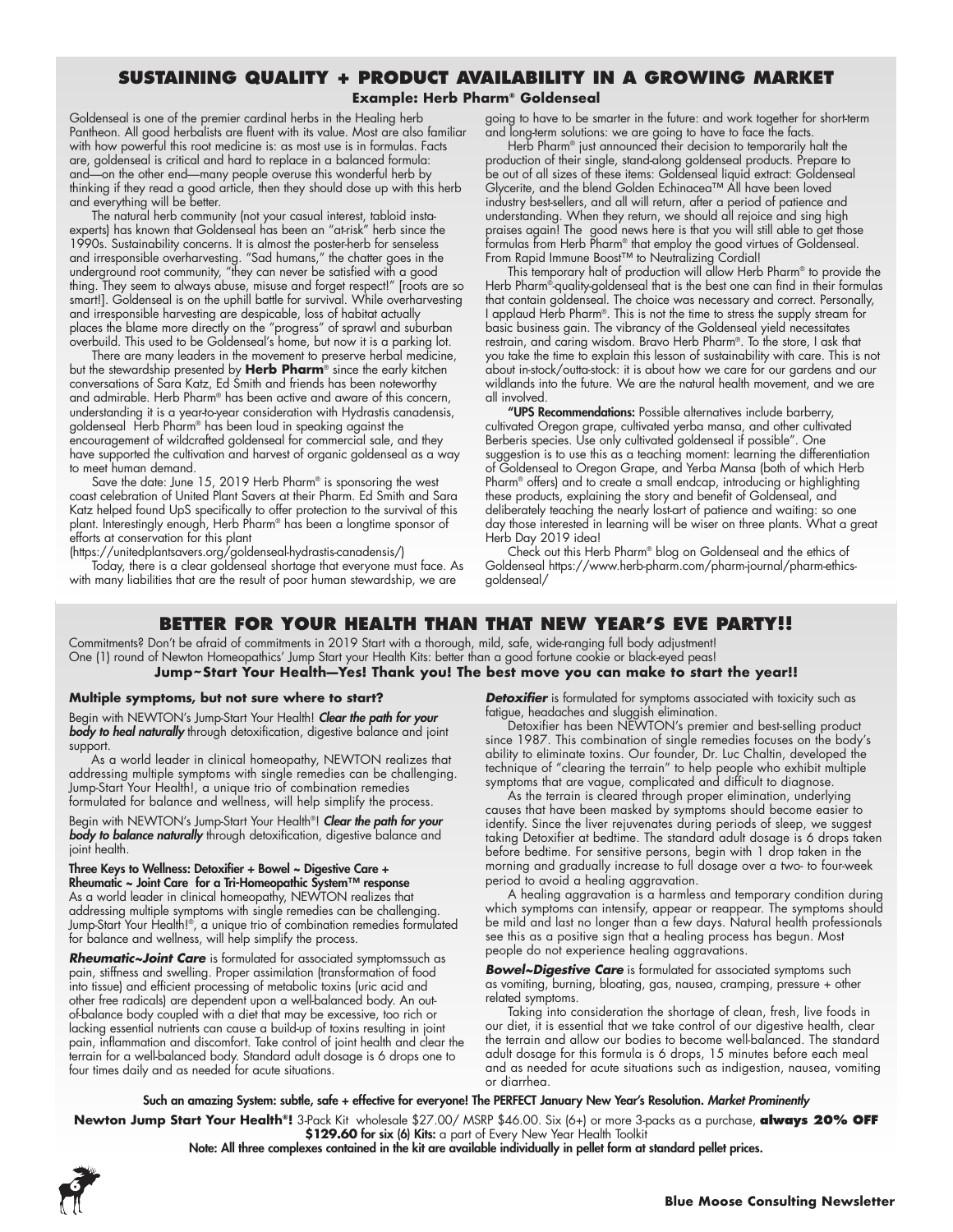### **Realignment** *continued from page 2*

equally dedicated team of Blue Moose Consulting is committed to this cause too. Note that we are not dropping any lines; we are very proud of the quality and the range of products that we bring to your door (your internet inbox and your fax machine.)

We ask you to realign your store a bit. To reject companies that have been using you: to drop fear that "people will buy those products somewhere else." It is time that we all stop being played by companies enamored with big business philosophy. There are many other (and smaller manufacturers) who can provide you business. What have I learned in the past 18 years of running a successful big small-brokerage? One thing is, as the wonderful BMC General Manager Laura Kearns used to remind, "Energy flows where attention goes". What YOU chose to sell to your people is the most important thing. Companies cannot strong-arm you to sell what their business plan relegates. You are in the driver's seat: your pen, your order-wand; you decide what you choose to sell. That said, you can squeeze or push out those

### **Perfect Pick:**

#### **Looking for a Gift you will love to talk about: want to give a Gift filled with love?**

Is there anything more satisfying than a dip into fragrant, soft and perfectly-harvested flowers? Is there anything more intimate than making the time & space to let deliciousness waft up to one's open and relaxed face? A personal moment of sheer joy. Treat yourself to the action of wafting herb fragrance!

### **Excite with the most personal of beautiful gifts: Organic Calming Herbal Facial Steam: Happy Holidays!**

#### Rose + Calendula Calming Herbal Facial Steam by Bodyceuticals

Organic Facial Steam contains skin boosting, farm-grown herbs to gently detox, hydrate & soften skin to give one a satisfied, radiant glow. Facial Steam; and the whole body feels rejuvenated! \$14.25/\$25.00. For ALL skin types + everybody!!

•Vegan • Non-GMO • Small batch • Wheat-free • Gluten free • Soy free

Ingredients: organic Calendula, organic Lavender, organic Chamomile + organic Rose Petals. Perfect

#### **Create an endcap with this Gift List: Bodyceuticals His & Hers, Holiday Guide HIS HERS**

- Charcoal & Bamboo Facial Cleanser. 2 oz. • The Essential Skin Relief Balm
- Neroli + Calendula Firming Crème. 3.5 oz. • Calming Herbal Facial Steam. glass jar 0.71
	- Calendula + Raspberry Lip Balm

• Calendula + Vanilla Lip Balm

*2019 is ahead: grow beautiful health with Delicious Bodycare + Bodyceuticals Calendula skincare. Marvel at rejuvenated skin*

companies that are not on your agenda: companies that are not working to service you. Companies that speak out of both sides of their mouths.

I have learned that the value of a committed team of like-minded people makes Blue Moose Consulting one of the *continued on page 8*

### **Hyssop, Sage and St. Johnswort: throat support**

**What an interesting collection of herbs: where have I seen them before?**

I was trained well in my early years working in a health food store. We used to turn the bottle around and mention brief description of the herbs in the formula, as a means of explaining through education to the customer, the "what" of how the formula was intended to work. I have learned a lot since those early days (though I feel saddened as to how little learning and education goes on in stores these days…). One of the lessons I have learned, as wisdom develops, is that products that become best-sellers with little marketing usually gain decades of re-buys *because they work*. One example would be **Herb Pharm's**  *Soothing Throat Spray*™. I am amazed at the longevity of dedicated allegiance to this product [even through a name change several years back].

So, I wondered: why do these three herbs —Sage, Hyssop and St. Johnswort—work so well together? As always, you only learn when you investigate! So, I took on the task of seeing what I could learn myself.

What are we trying to do: reduce inflammation, reduce pain while increasing immunity topically on the oral cavity (throat and inner mouth)!

Wisely, we will start with the plant Sage (*Salvia officinalis*). There are 900 species of Sage, which is a member of the same family as lavender, rosemary, thyme and basil: good spices and good medicine.

The aromatics found in Sage leaf have been used for centuries for sore throats, coughs and mouth inflammations. A recognized astringent, antiseptic and antibacterial, Sage also exhibits powerful antioxidant properties and is known as a carminative too. Sage is also rich in the antioxidant's flavonoids and phenolic acids, so it is treasured for reducing throat inflammation, which torments some people all winter long; as

well as being the antidote to that primary bane of singers, overused vocal chords! Traditional herbalism recommended gargling with Sage for scratchy throats, so certainly the longer Sage remains present in the mouth, the better! Sages spray Sage!

Hyssop was a superstar in Biblical times, as the Hebrews, Greeks and Romans used it to clean things up. The bitter minty leaves of this small bushy aromatic plant were used for purification rites and for cleansing sacred sites. With religious, cultural and medicinal uses, Hyssop is mentioned in Psalms in The Bible: Psalm 51:7—*"Thou shalt purge me with hyssop, and I shall be clean."* Hyssop (*Hyssop officinalis*), has historical use as an antiseptic that also performs as an antispasmodic and expectorant. While Hyssop has long been recommended as a gargle for sore throats, its reputation for astringent action goes beyond (deeper down) to other respiratory infections, bronchitis and chest congestions. Hyssop's fame ranges from the common cold to use with asthma. The antispasmodic expectorant actions make Hyssop a wonderful Mediterranean-area one-two punch for use with Sage!

St. Johnswort: there are not enough words to explain the brilliance of this powerful plant! St. Johnswort blooms on or around St. John's Day—June 24th, and "wort" is the common Old English name for "plant". Herbal Ed Smith has said that he felt that St. Johnswort was one of the most versatile plants for every herbalist. In this combination, we note the respect that this plant has for the toolchest of 'Antis'' actions. St. Johnswort is unquestioned as a solid antibacterial, antiviral and anti-inflammatory. If we had to rank St. Johnswort's primary performance in this trio, it would be hard to choose: does it bring more for colds/flus, or for

inflammation? With superheroes, those decisions rarely have to be made! It is of course always about the quality of the plant harvested (and the quality of manufacture), but undoubtedly, St. Johnswort (*Hypericum perforatum*) is the better antiviral and anti-inflammatory of these three plant comrades. They seem made for a trustworthy and unifying 1-2-3, all bringing something necessary to the task of keeping the tonsil area tidy and clean, while aiding with immune support on both ends of the equation: warlike protection, and soothing inflammatory modulation. Herbal brilliance.

This is the season for sore throats and throat infections Throat protection: the primary body doorway, where we want to stop entry for any viral intruder. Everywhere you look when researching you will see recommendations for Echinacea/Sage teas [www.ncbi.nlm.nih.gov/ pmc/articles/PMC3351972/]. When you add the powerful propolis- and the handy benefit of propolis' sticky nature [as the natural way to have the herbals 'stick around' on the throat] then you have the best that natural herbalism can offer. Quick support when the tonsil guardhouse notes the approach of danger? Well, the best tool and method is obviously an oral liquid extract spray: and, as we all are learning, **Herb Pharm** *Herbs on the Go Sprays* prove that we can expand the market with this newly appreciated delivery system! Place the best choice by the register, and everyone enjoys uninterrupted health!

Of course, if you combine these three important herbs with a quality Bee Propolis and the immune season superstar, Echinacea, then you have one exceptional product that people will seek out year in and year out!! Remember: most viral infections usually linger for up to two weeks, so Spray away!